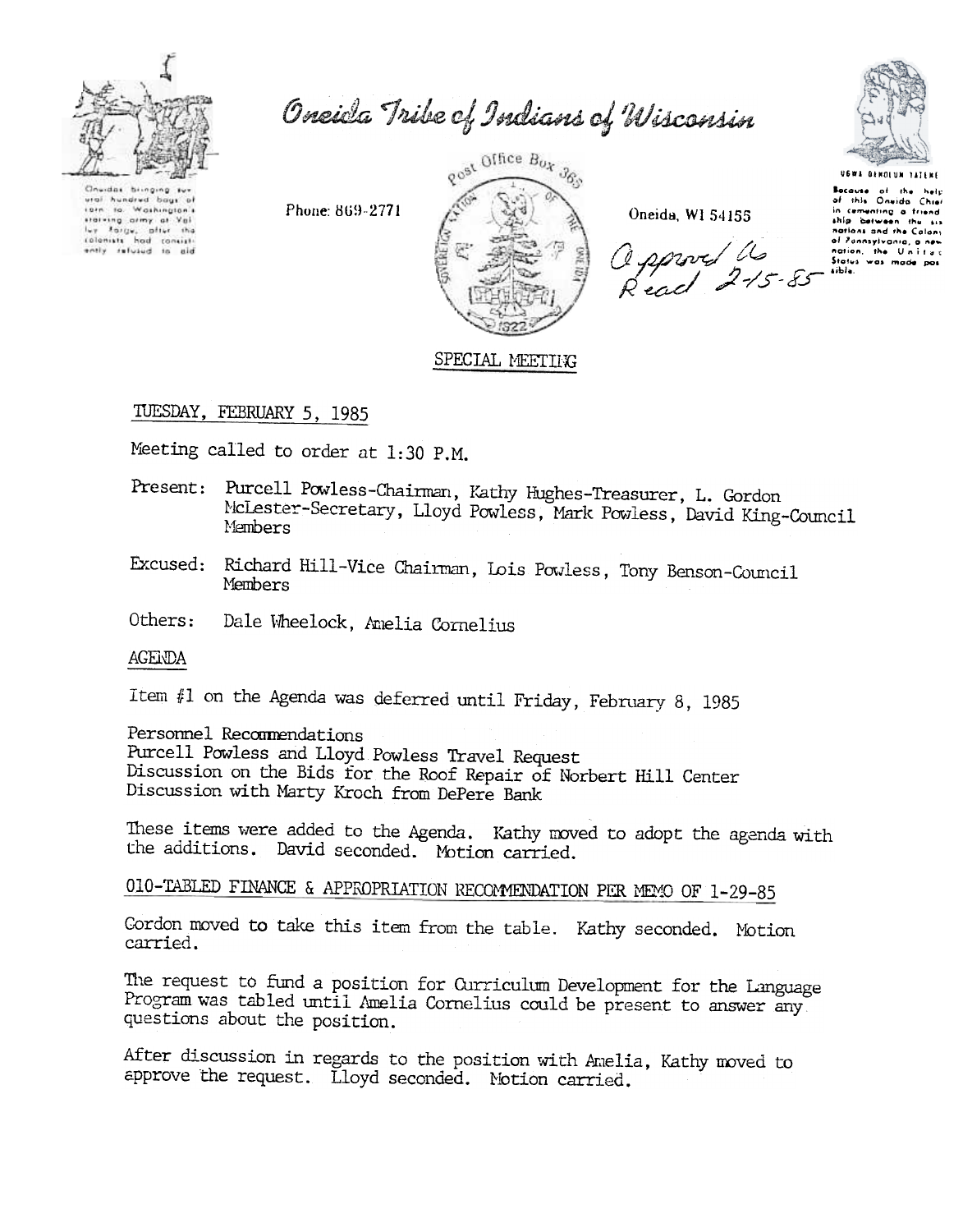Oneida Tribe of Indians of Wisconsin Special Meeting - February 5, 1985 Page 2

### CONTRACT WITH MARY JOURDAN & MELINDA DOXTATOR AND THE LANGUAGE PROGRAM/Amelia Cornelius

There was a question as to putting these people on the payroll rather than contracts. A problem with unemployment develops at the end of their employment. The time period in question is only one month, but it complicates matters with the bookkeeping.

After discussion, Dale Wheelock was directed to work with Amelia Cornelius to put these people on the payroll for the one month time period and bring back a Procedural Exception on February 8, 1985.

#### PERSONNEL RECOMMENDATION - Dale Wheelock

Hiring Information - Health Record Technician (JTPA Eligible) Grade 8 \$5.15/hour - Donna M. White

Transfer of Jim Summers from Building & Grounds to Anna John Nursing Home.

James Summers was hired on 9/28/83 in the Building & Grounds department and has been assigned to the Anna John Nursing Home since 1/28/84. He has completed his one (1) year of service in order to be eligible for transfer and is currently at Grade 12/2 or \$6.75/hour. Evaluation reports indicate above satisfactory performance of 3.33 on a 4 point scale. Staff development records indicate completion of a 12 week Electrical Maintenance Course from N.W.T.I. and completion of a Service Training Fundamentals course from Carrier Air Conditioning Company.

The Personnel Office requests this transfer be effective October 1, 1984, at the request of both Rick Johnson, Administrator, Anna John Nursing Home and Mervin Jordan, Plant Engineer, Building and Grounds Department.

All the necessary requirements for a transfer have been met. Kathy moved to approve the transfer request. Lloyd seconded. Mark abstained. Motion carried.

#### DISCUSSION ON THE BIDS FOR THE REPAIR OF THE NORBERT HILL CENTER ROOF

There was a request to reconsider the decision the Business Committee made on February 1, 1985, selecting Northern Metal & Roofing for the job. The Business Committee discussed the request. Stated the decision will stand as is.

#### **IRAVEL REQUESTS**

Purcell requested approval to attend the Tri-State Assembly in Eau Clair on February 13, 14 and 15, 1985.